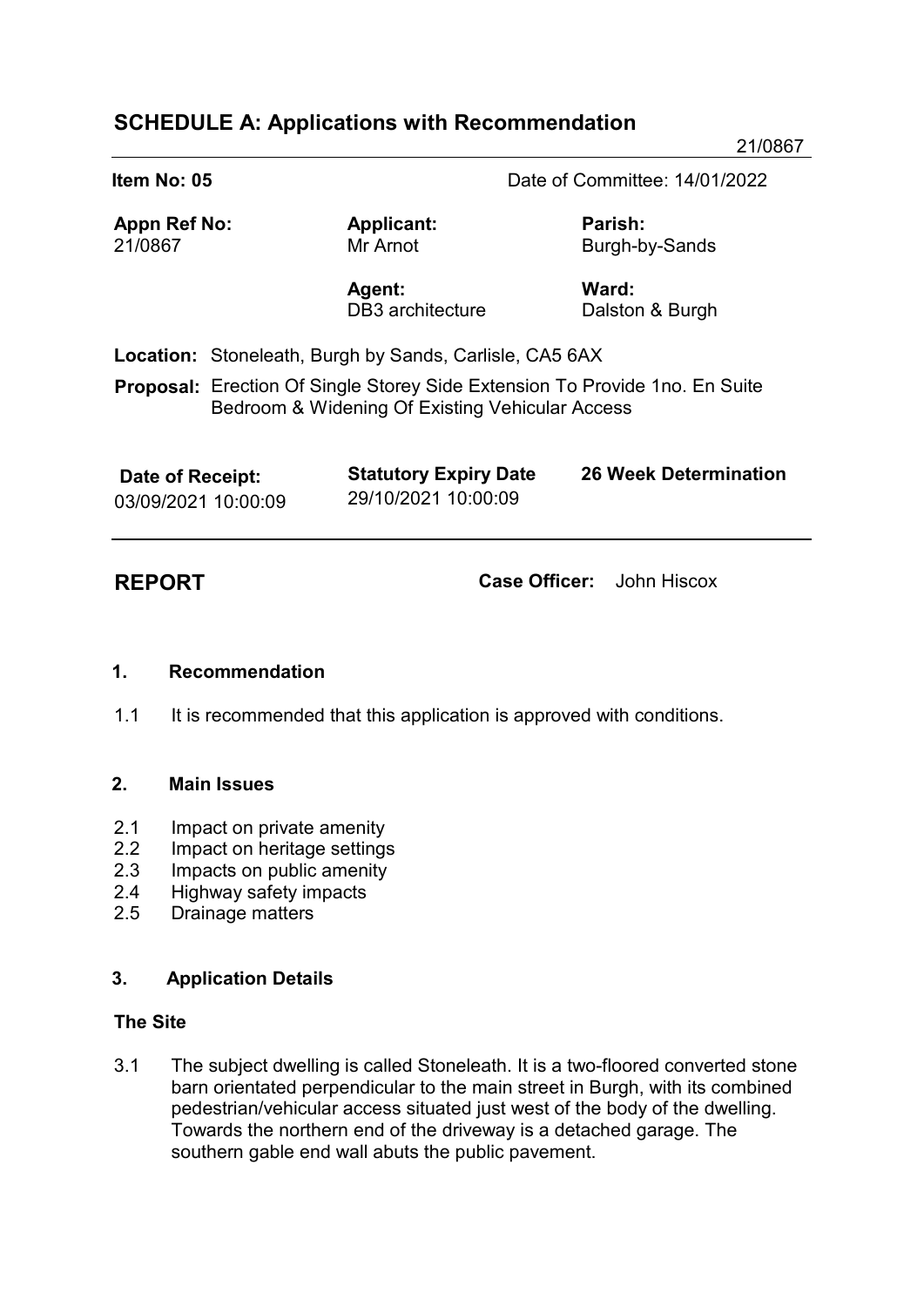- 3.2 The curtilage extends around the dwelling so that there is a gap between the external east wall and the nearest dwelling to the east known as Merscen. Hewit Cottage is situated immediately to the west. Both of these adjacent dwellings are set back from the road so that their front walls more or less align with the rear gable end wall to Stoneleath.
- 3.3 Stoneleath has further curtilage/garden behind/north of the detached garage. The overall plot is approximately 0.06 hectares in area. The area south of the garage and west of the main body of the dwelling is hardsurfaced and is only used for parking vehicles. The entire frontage is enclosed by a 1m high stone wall, although there are no gates in the front wall.
- 3.4 Although the frontage parking area is all open for parking, and turning/manoeuvring is feasible, this becomes limited when more than one vehicle is stationed within the frontage. It is understood that users may enter and leave the site in a reverse gear, on occasion.
- 3.5 Stoneleath's external stonework is coursed local rubble stone, with grey window frames throughout and a grey front door. Slit openings have been preserved at upper floor level, enabling a good deal of character of the former barn to be retained in terms of changes to the elevations. The roof is covered by interlocking tiles that have weathered to a grey over time. The east elevation includes a projection over which the main roof continues. This is partially clad with grey timber planks, and is visible on approach from the east (looking west).
- 3.6 Stoneleath is not a listed building. It is situated within the Burgh-by-Sands Conservation Area, is within the Solway Coast Area of Outstanding Natural Beauty (AONB) and within the buffer zone to the Hadrian's Wall World Heritage Site. There are no listed buildings adjacent.

# **Background**

- 3.7 The application represents an objective to enable flexible ground floor accommodation to be provided to meet the family's specific needs, in particular with regard to mobility of users. This is covered in more detail in the supporting Design and Access Statement, an updated version of which was received in November 2021.
- 3.8 The application was revised during the consideration period to take account of earlier responses to the application from the Parish Council and from the Carlisle City Council Conservation Officer (CCCCO). The main changes to the application were (i) a move away from fibre cement towards timber cladding for the extension walls, and (ii) a move to natural slate on the pitched roof, as opposed to tiles to match the existing roof proposed originally.

# **The Proposal**

3.9 A single storey side extension would be added to Stoneleath to provide a ground floor bedroom, bathroom and store. Its main section would have a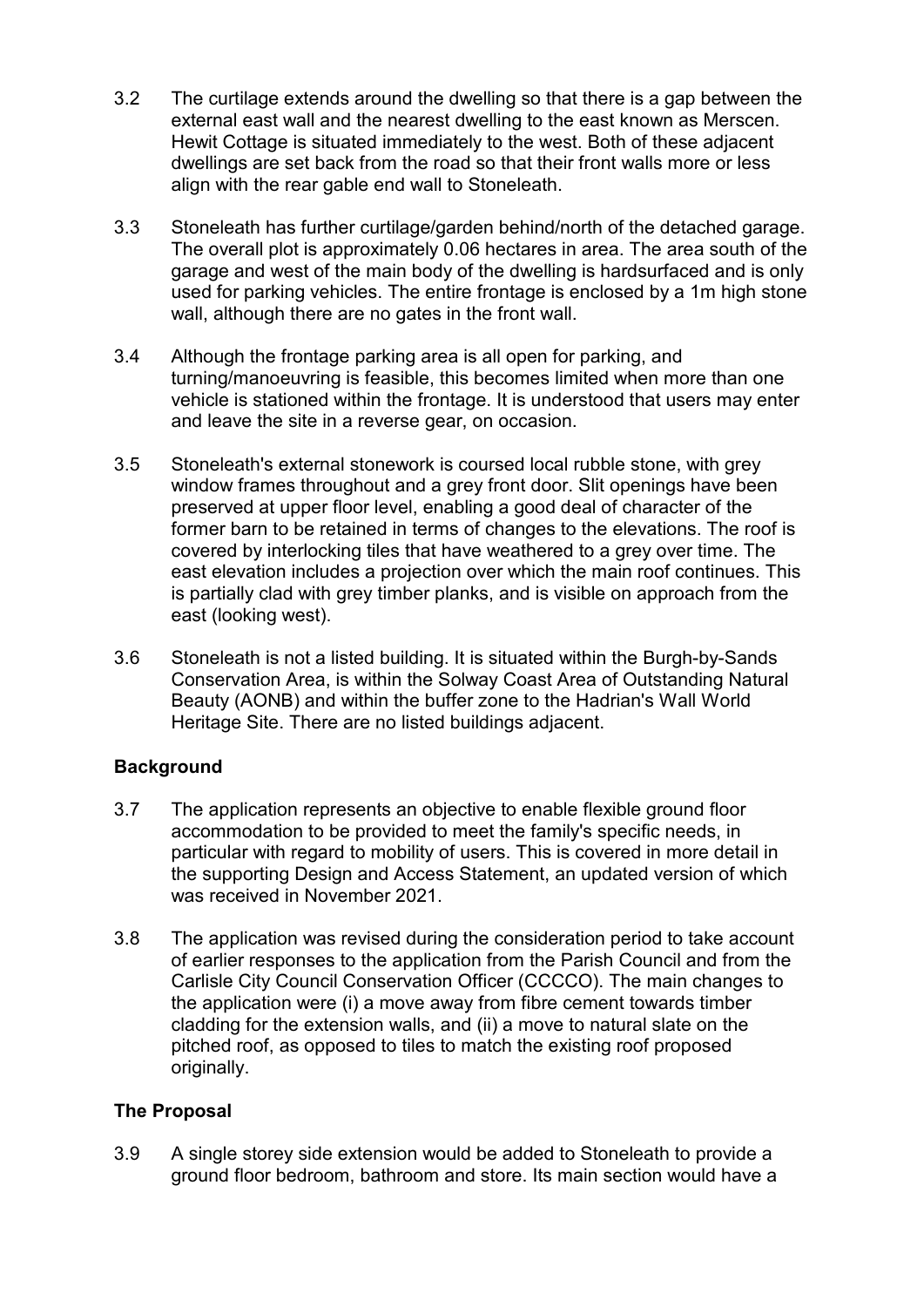dual-pitched natural slate roof with its ridge running west-east and meeting the existing west wall of the house at its apex (just under the existing eaves). A secondary section in front of the main section would provide a connecting vestibule via the existing front doorway (to be internalised); this secondary section would have a flat roof (single-ply roofing membrane).

- 3.10 The south elevation would contain the new main pedestrian access door and a single window serving the bedroom; the west/side gable would contain a second window serving the bedroom; the north (rear) elevation would contain a single window serving the bathroom.
- 3.11 The roof edges facing west would be finished with grey uPVC fascias, to a closed eaves detail. An existing window in the side wall would be internalised, and one of the slits in the west elevation would be infilled because the roofplane would overlap it where it meets.
- 3.12 The existing entrance to the frontage would be increased in width by 0.9m, from 3.6m to 4.5m. The intention of this is to enable vehicles to manoeuvre and turn within the frontage to provide the opportunity for access and egress in a forward gear. This would entail demolishing a 0.9m section of the front stone boundary wall to the left (west) of the existing opening.

# **4. Summary of Representations**

4.1 This application has been advertised by means of site and press notices as well as notification letters sent to three neighbouring properties. No verbal or written representations have been made during the consultation period.

# **5. Summary of Consultation Responses**

# **Solway Coast AONB Unit:** - No response.

**Burgh-by-Sands Parish Council:** - Objects to the proposals with regard to proposed materials, recommending that alternative 'traditional' exterior materials (stone or render as opposed to painted vertical timber planking) would be more suited to the heritage setting. Refers to specific policies from within the current Local Plan (HE 7, HO 8) and Burgh Design Statement (adopted Supplementary Planning Document). Makes observations regarding safety of access with cars entering and exiting frontage on challenging section of the main street.

**Northern Gas Networks:** - No objection; provides advice relating to the presence of gas infrastructure in the locality, and the need for the applicants to make contact with the gas network provider prior to undertaking development.

**Historic England - North West Office:** - Does not wish to offer any comments. **Cumbria County Council - (Highways & Lead Local Flood Authority):** - No objection.

# **6. Officer's Report**

# **Policy Framework:**

6.1 Section 70(2) of the Town and Country Planning Act 1990/Section 38(6) of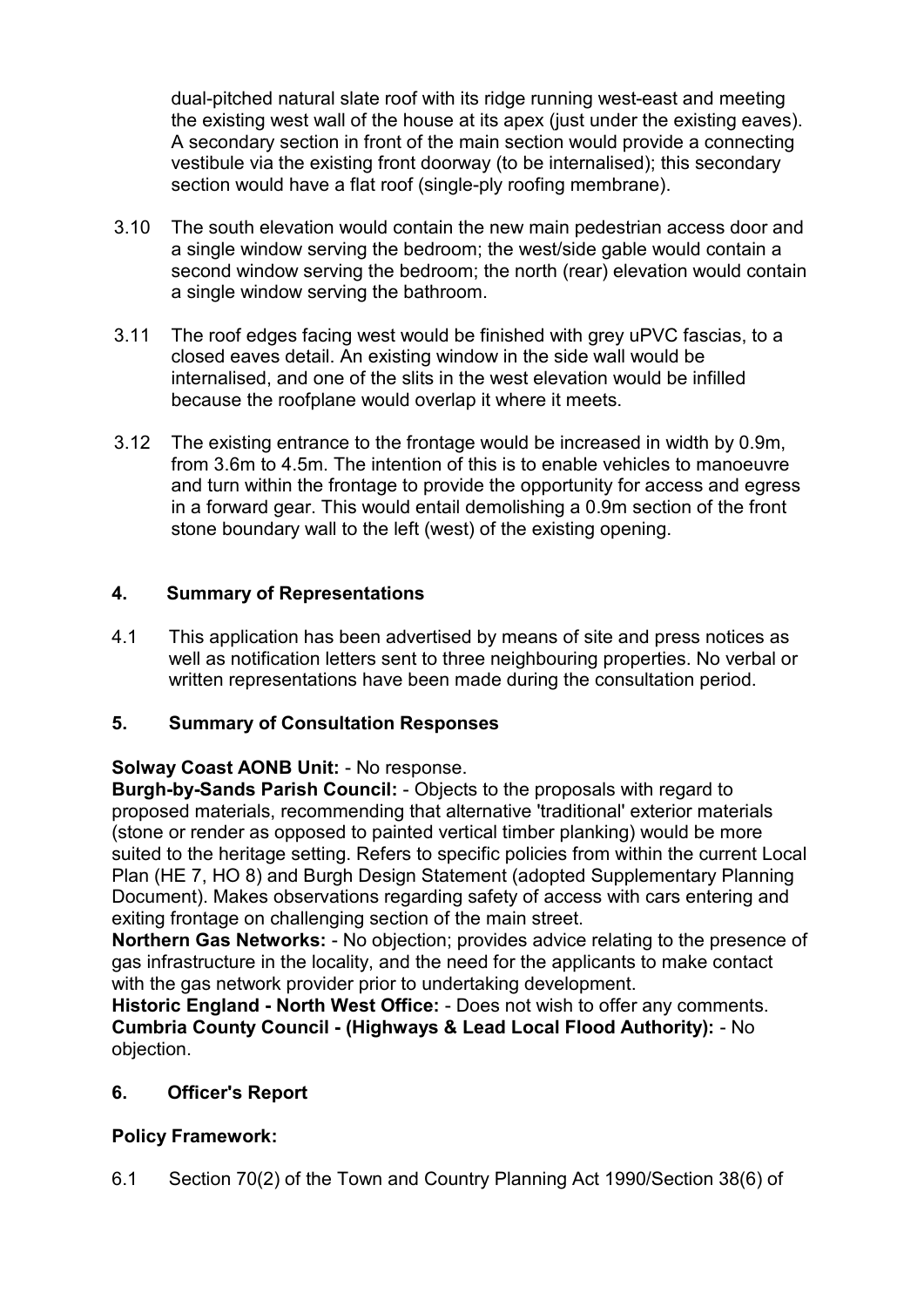the Planning and Compulsory Purchase Act 2004, requires that an application for planning permission is determined in accordance with the provisions of the development plan, unless material considerations indicate otherwise.

- 6.2 The proposed development requires to be assessed against the National Planning Policy Framework (NPPF - 2019 - as amended in July 2021) and the Policies of the Carlisle District Local Plan 2015-2030 listed in paragraph 6.4 below.
- 6.3 The main issues, as listed earlier in the report, are as follows:
	- (i) Impact on private amenity
	- (ii) Impact on heritage settings
	- (iii) Impacts on public amenity
	- (iv) Highway safety impacts
	- (v) Drainage matters
- 6.4 Taking into consideration the range and nature of matters for consideration in respect of this planning application, the following Policies of the aforementioned Local Plan are of relevance to this application:

 Policy SP 6 - Securing Good Design Policy IP 2 - Transport and Development Policy CC 5 - Surface Water Management and Sustainable Drainage Policy IP 6 - Foul Water Drainage on Development Sites Policy HE 1 - Hadrian's Wall World Heritage Site Policy HE 7 - Conservation Areas

- 6.5 There are two adopted Supplementary Planning Documents (SPD) of relevance to consideration of this application, which are:
	- 1. Achieving Well-Designed Housing (2011)
	- 2. Burgh by Sands Parish Design Statement (2003)
- 6.6 The following paragraphs from within the NPPF are of significant relevance to this application:

### **Paragraph 126:**

6.7 *"The creation of high quality, beautiful and sustainable buildings and places is fundamental to what the planning and development process should achieve. Good design is a key aspect of sustainable development, creates better places in which to live and work and helps make development acceptable to communities. Being clear about design expectations, and how these will be tested, is essential for achieving this. So too is effective engagement between applicants, communities, local planning authorities and other interests throughout the process."*

### **Paragraph 127:**

6.8 *"Plans should, at the most appropriate level, set out a clear design vision and*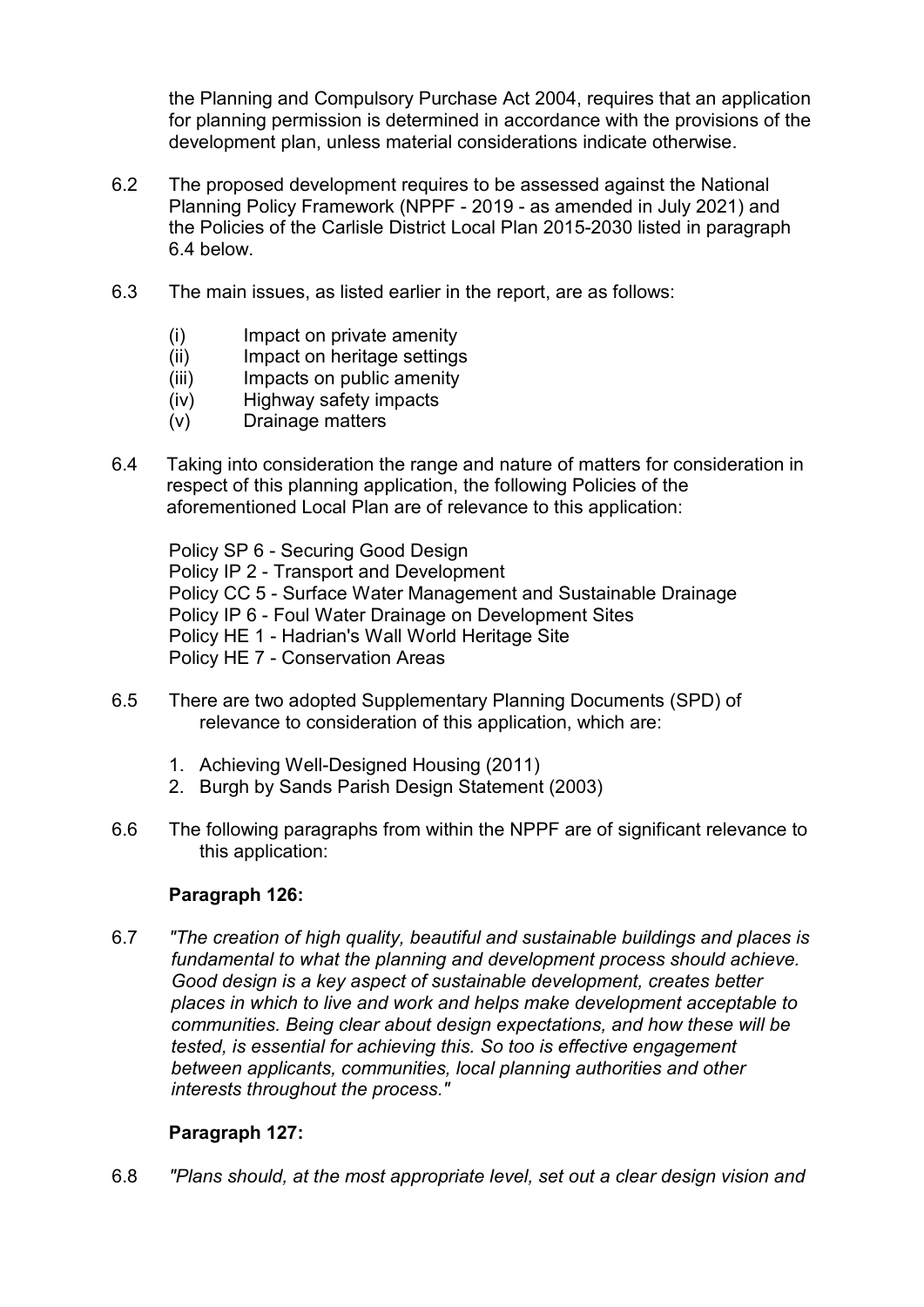*expectations, so that applicants have as much certainty as possible about what is likely to be acceptable. Design policies should be developed with local communities so they reflect local aspirations, and are grounded in an understanding and evaluation of each area's defining characteristics. Neighbourhood planning groups can play an important role in identifying the special qualities of each area and explaining how this should be reflected in development, both through their own plans and by engaging in the production of design policy, guidance and codes by local planning authorities and developers."*

# **Paragraph 130:**

- 6.9 *"Planning policies and decisions should ensure that developments:*
	- *a) will function well and add to the overall quality of the area, not just for the short term but over the lifetime of the development;*
	- *b) are visually attractive as a result of good architecture, layout and appropriate and effective landscaping;*
	- *c) are sympathetic to local character and history, including the surrounding built environment and landscape setting, while not preventing or discouraging appropriate innovation or change (such as increased densities);*
	- *d) establish or maintain a strong sense of place, using the arrangement of streets, spaces, building types and materials to create attractive, welcoming and distinctive places to live, work and visit;*
	- *e) optimise the potential of the site to accommodate and sustain an appropriate amount and mix of development (including green and other public space) and support local facilities and transport networks; and*
	- *f) create places that are safe, inclusive and accessible and which promote health and well-being, with a high standard of amenity for existing and future users; and where crime and disorder, and the fear of crime, do not undermine the quality of life or community cohesion and resilience."*

### **Paragraph 132:**

6.10 *"Design quality should be considered throughout the evolution and assessment of individual proposals. Early discussion between applicants, the local planning authority and local community about the design and style of emerging schemes is important for clarifying expectations and reconciling local and commercial interests. Applicants should work closely with those affected by their proposals to evolve designs that take account of the views of the community. Applications that can demonstrate early, proactive and effective engagement with the community should be looked on more favourably than those that cannot."*

### **Paragraph 134:**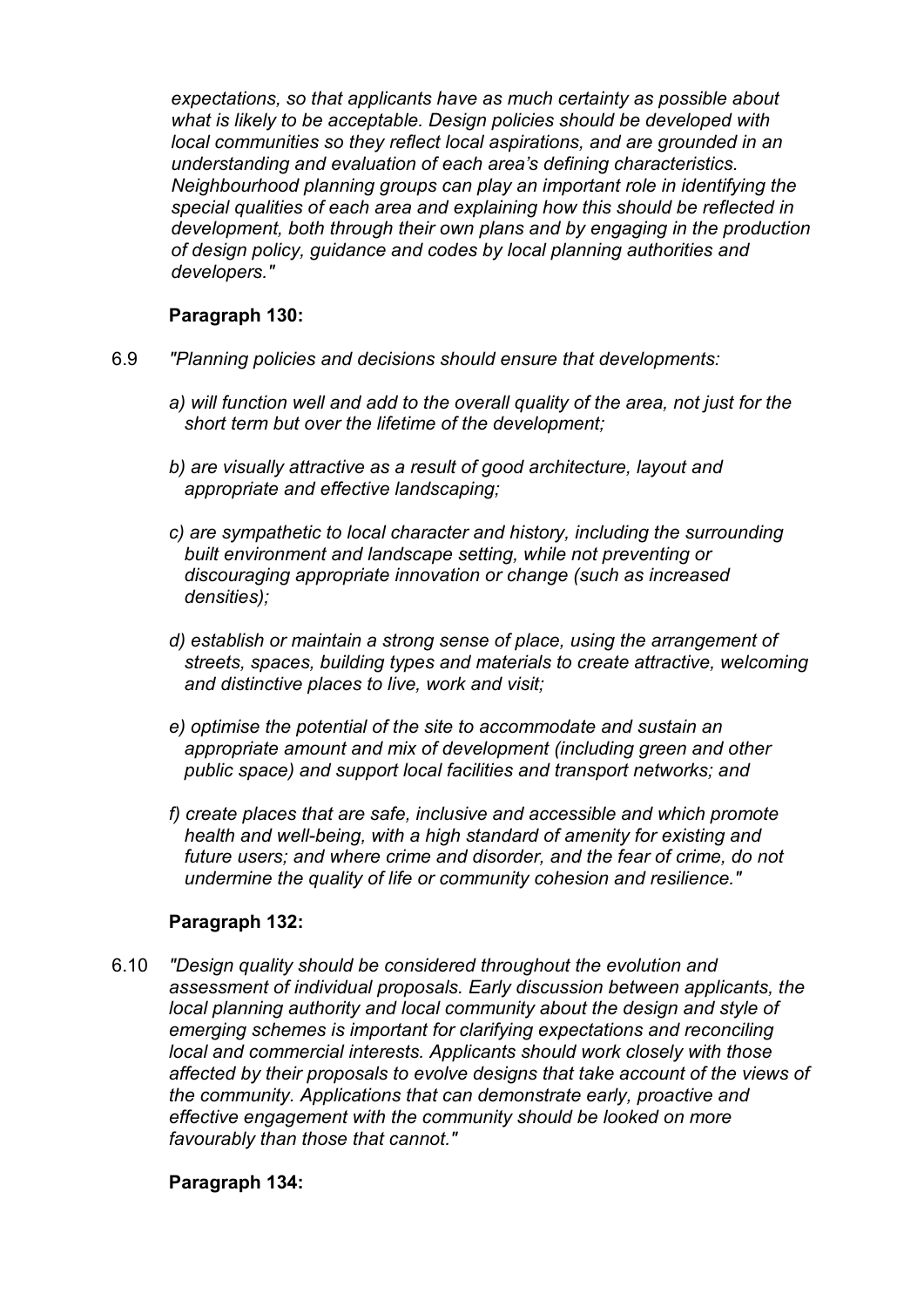6.11 *"Development that is not well designed should be refused, especially where it fails to reflect local design policies and government guidance on design, taking into account any local design guidance and supplementary planning documents such as design guides and codes. Conversely, significant weight should be given to:*

 *a) development which reflects local design policies and government guidance on design, taking into account any local design guidance and supplementary planning documents such as design guides and codes; and/or*

 *b) outstanding or innovative designs which promote high levels of sustainability, or help raise the standard of design more generally in an area, so long as they fit in with the overall form and layout of their surroundings."*

### **Paragraph 197:**

6.12 *"In determining applications, local planning authorities should take account of:*

 *a) the desirability of sustaining and enhancing the significance of heritage assets and putting them to viable uses consistent with their conservation;*

 *b) the positive contribution that conservation of heritage assets can make to sustainable communities including their economic vitality; and*

 *c) the desirability of new development making a positive contribution to local character and distinctiveness."*

#### **Paragraph 199:**

- 6.13 *"When considering the impact of a proposed development on the significance of a designated heritage asset, great weight should be given to the asset's conservation (and the more important the asset, the greater the weight should be). This is irrespective of whether any potential harm amounts to substantial harm, total loss or less than substantial harm to its significance."*
- 6.14 The application should also be considered in the context of Paragraph 72 of the Town and Country Planning (Listed Buildings and Conservation Areas) Act 1990, which states that *"with respect to any buildings or other land in a conservation area..... special attention shall be paid to the desirability of preserving or enhancing the character or appearance of that area".*

### **Applicants' Supporting Information:**

#### *Parking Statement (DB3 Architecture and Design):*

6.15 This document describes the background of the family, indicating that the property was purchased in the summer of 2020. It includes information relating to the specific needs of the family and the reasons for requiring additional accommodation at ground floor level.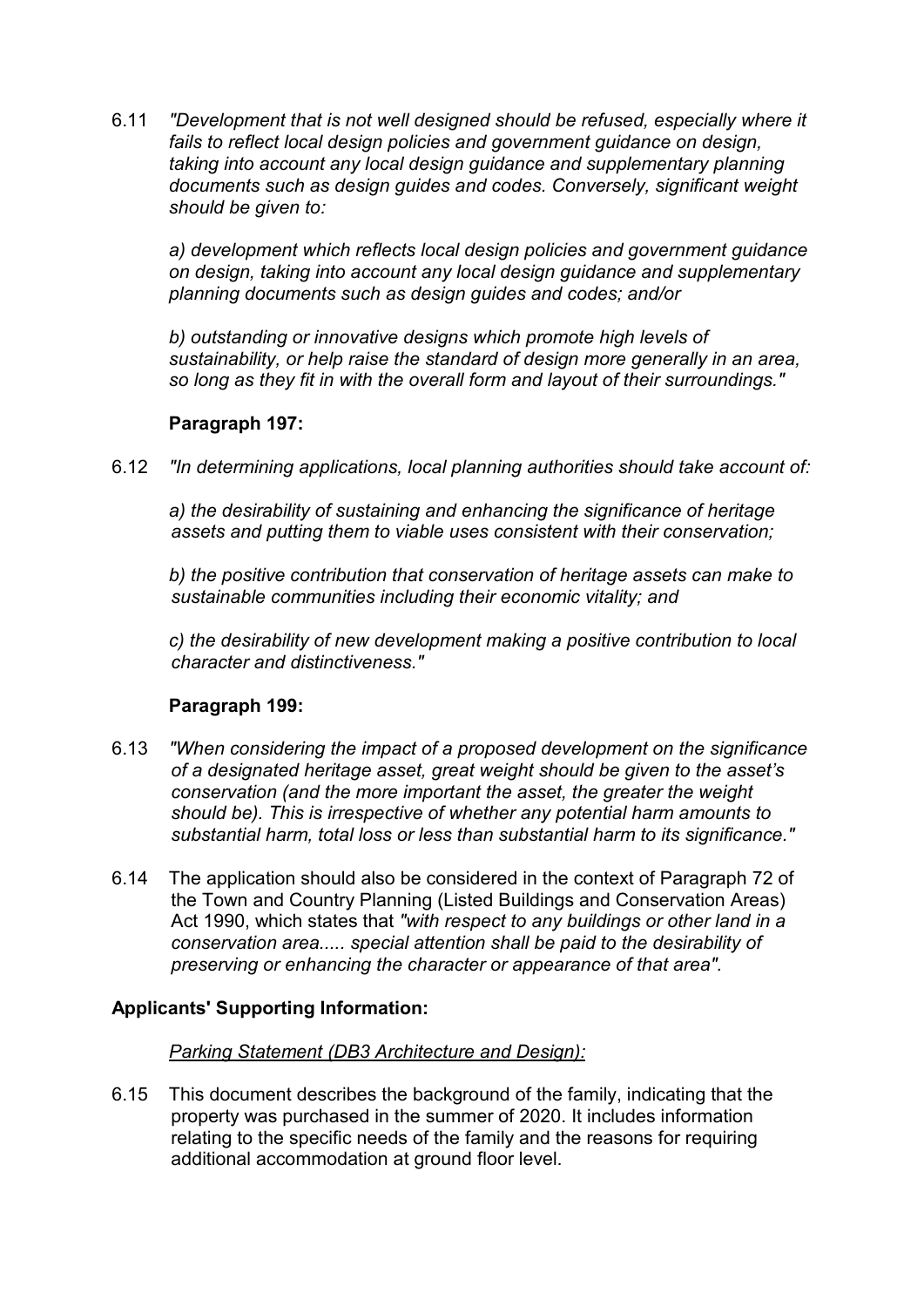6.16 It describes the current access/parking arrangements:

*"Current parking arrangements consist of adequate in-curtilage parking for both family vehicles; further space for visitor parking immediately in front of this for a further two vehicles; and space exists for a further vehicle to be parked in the garage. However this is all currently achieved by either reversing in off the highway to maintain exit in a forward gear, or alternatively reversing out onto the highway on exit."*

- 6.17 It confirms that similar arrangements exist for the neighbouring dwelling (Hewit Cottage).
- 6.18 A series of photographs showing the existing situation is included in the Statement. These are annotated to explain what the reader is seeing in the photos. A photograph of the section of wall to the west of the existing access is included (0.9m end section to be demolished). One photo indicates visibility available eastwards past the gable end of Stoneleath. Another shows visibility looking west. It should be noted that neither of these photos is taken from the driveway of Stoneleath - they are indicative rather than technical.
- 6.19 It goes on to explain the intended future arrangement:

*" The proposed extension will result in cars needing to park behind one another rather than side by side, hence improvements are proposed to widen the current vehicular access marginally in order to permit vehicles to enter the site in a forward gear, perform a reverse turn within the front part of the site, and then leave the site also in a forward gear - thus an improvement on the current arrangement from a safety point of view."*

6.20 It confirms that the garage space is to remain unchanged.

# *Supporting Letter (DB3 Architecture):*

- 6.21 This document is intended to respond to matters raised in the consultation response of Burgh-by-Sands Parish Council. The principal matters raised relate to choice of materials; annotated photographic examples of other existing dwellings in the village of Burgh are provided within this document.
- 6.22 The document is intended to identify that other properties within Burgh village have external materials including timber cladding, render, stone and brick (and mixtures of these).

# *Design and Access Statement (DB3 Architecture and Design):*

- 6.23 This document was updated to reflect changes to the scheme. Despite its description it includes a section relating to heritage. Highlights from this Statement are as follows:
	- provides a site analysis and context, confirming that the site is well within the Burgh conservation area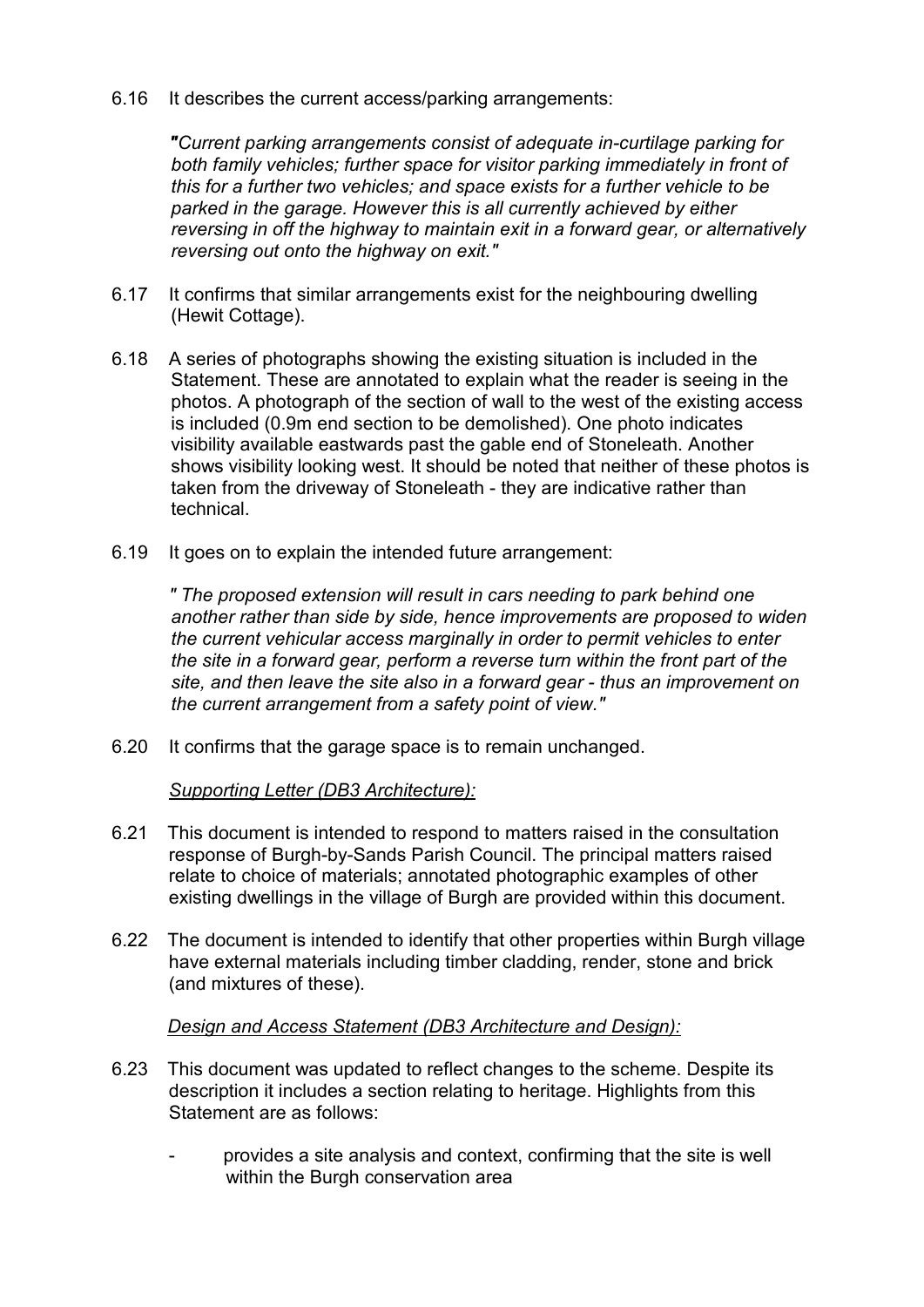- identifies that a footpath is present across the whole width of the site frontage
- states that the speed limit at this point is 30mph
- advises that the widening of the front wall opening is intended to permit vehicles to access the site and perform a reverse turn easier in front of the proposed side extension
- advises that the site is located within an area which is generally residential
- provides a detailed contextual analysis relating to local architecture and built environment character
- identifies that course of Hadrian's Wall 'runs right through the village'
- provides historic context to Burgh village more broadly
- describes Stoneleath in its specific context as a converted barn (and subsequent alterations including replacement uPVC windows)
- describes internal facilities intended to be created in relation to personal circumstances of applicants
- explains design approach including options to re-use traditional and/or salvaged materials and use of contemporary cladding
- states that there are no known records of archaeological interest with respect to the site
- describes in details the extent and nature of the proposed physical works to the building in its heritage context
- suggests that impacts on the heritage asset would be acceptable, having regard to proposed development and the principal reason for its provision
- provides annotated contextual photographs relating to proposed development in its heritage/public setting

# **Assessment:**

# *Impact on private amenity:*

- 6.24 Distances from the extension to properties north and south of the site are sufficient so that window-to-window relationships are not in question. The only property with potential to be affected by any level of significance is Hewit Cottage, a detached dwelling on the plot immediately to the west of Stoneleath.
- 6.25 The nearest window-to-window relationship would be from the proposed side window in the new bedroom to windows in the front and side elevations of Hewit Cottage (all at ground floor level). The distance would be at least 9m, and the views would be adequately oblique from the new window (which is 0.6m in width) so as to render any potential effects as negligible, in particular taking into consideration that any user of Stoneleath could currently stand in the approximate location of the new window and look towards Hewit Cottage.
- 6.26 The new extension would not give rise to significant shadowing because it would be entirely lower than the eaves of the existing building, and with the sun's passage generally passing over Stoneleath before it arrives at Hewit Cottage, it is considered that there would be negligible, if any impacts.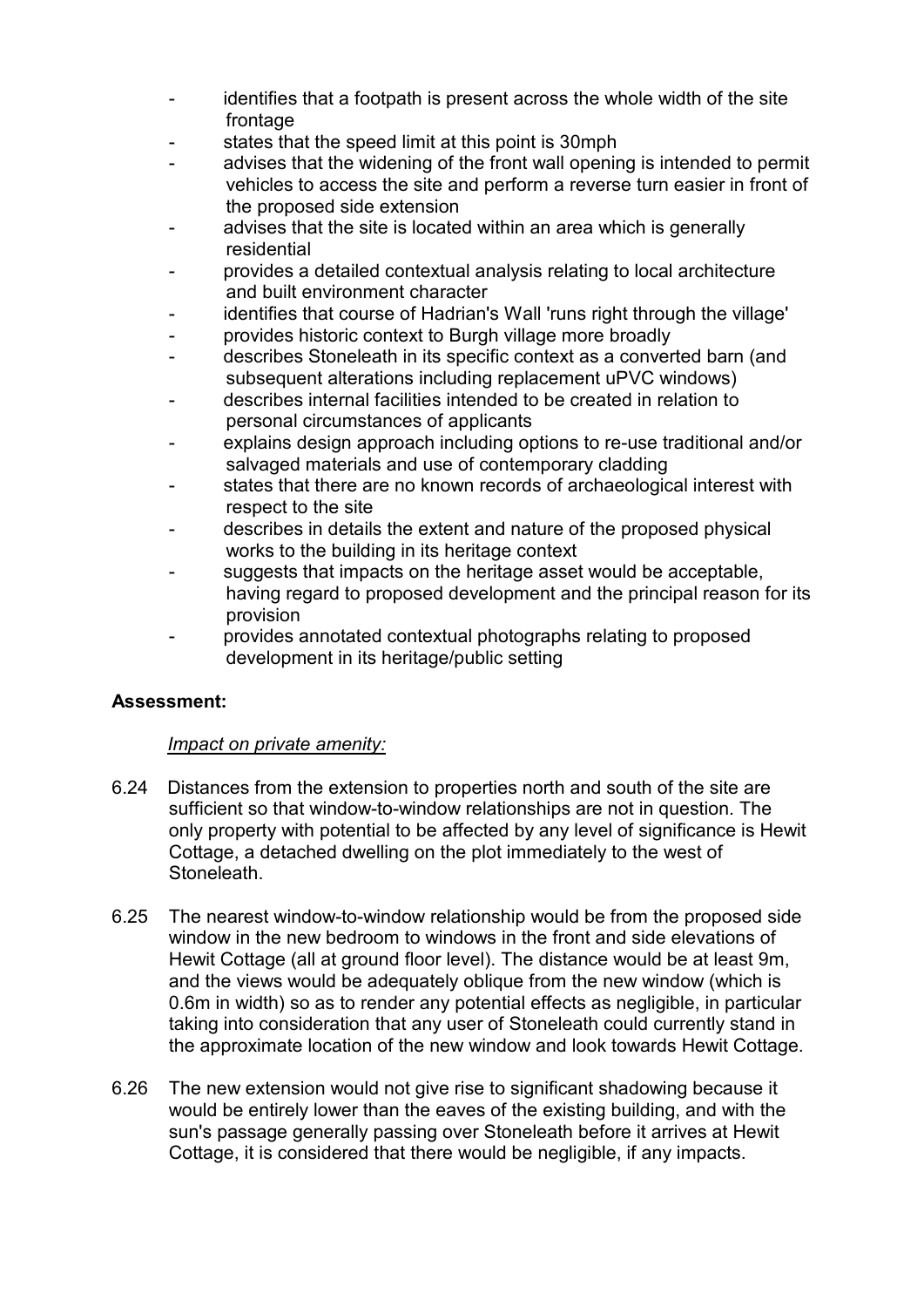6.27 In this regard, the application therefore accords with Policy SP 6 of the Local Plan. However, to ensure that the extension could not be changed in any way (for example, with additional openings in its west face) it would be relevant and appropriate, if planning permission is granted, to impose a condition specifically removing permitted development rights for that type of development.

## *Impact on heritage settings:*

- 6.28 Although set back from the frontage and clearly subservient to the main dwelling, the extension would only be screened on approach from the east (by Stoneleath) and would easily be seen in the context of the 'street scene' of Burgh village on approach from the west or from close by, and with Stoneleath being at the core of the conservation area, it is very important that its introduction would not harm this heritage asset/setting, which is considered to be of excellent overall quality.
- 6.29 The potential effects of the extension would be very localised and would not relate to any listed buildings or the setting of Hadrian's Wall. The nearest buildings sharing the visual setting that would be affected are Hewit Cottage immediately to the west and 1 Ash Tree Square opposite. Neither of these dwellings is of specific conservation or heritage quality, but they are appropriately included in the conservation area and do not significantly detract from its overall quality.
- 6.30 The proposed extension could be described as contrasting or contemporary in nature compared to its immediate traditional settings. This approach can work well instead of a traditional or pastiche design approach so that old and new can easily be distinguished. It can add interest and variety to heritage contexts if it is done in a harmonious manner.
- 6.31 The approach adopted was discussed with the case officer and the Carlisle City Council Conservation Officer (CCCCO) at pre-application stage and was felt to be a good alternative to traditional or pastiche design for this particular project. The use of vertical boarding is considered to represent and/or pick up on agricultural materials utilised in claddings of barns and is visible elsewhere in the village (as evidenced by the applicants) as an appropriate complementary material.
- 6.32 The Parish Council is concerned that this approach is not in accord with relevant policies or with the SPD because traditional materials such as stone or render would be more in keeping with the heritage setting and prevalent within Burgh. The thrust of the SPD is clear in this regard, leaning very heavily towards preservation of existing character by only using traditional approaches.
- 6.33 When principal buildings are strong in character and additions are truly subservient, it is reasonable for them not always to 'match' existing materials because this can cause dilution of character and hierarchy; the use of complementary materials in the manner proposed would create a lighter feel to it and allow the presence of the main taller stone section to remain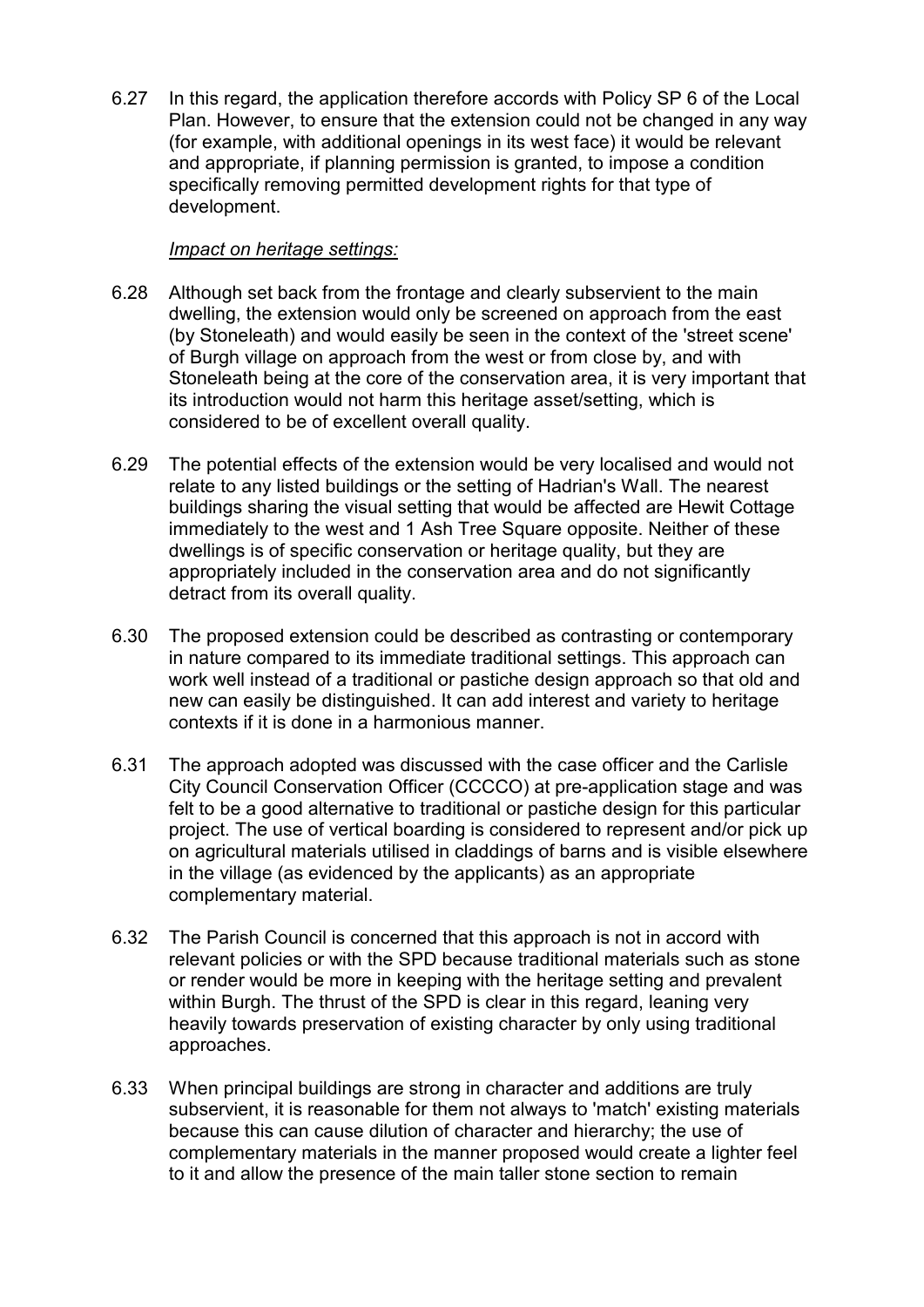dominant. Observers will be able to discern easily between old and new. This does not always work, but the specific proposed arrangement/relationship here will permit it to work because the marriage between the style of the conversion and the complementary nature of the extension (which intends mainly to be clad with natural slate and timber) would result in a harmonious development that does not look out of place in the setting.

- 6.34 The language used in the NPPF does not intend to limit development in heritage settings/contexts to traditional designs and materials, and with the application of good architecture and design new developments can harmonise with, and not harm such settings. This is a project where the design and architectural approach are well thought out and reflect an understanding of how contemporary, or complementary additions can add positively to said settings.
- 6.35 Removal of 0.9m of frontage stone wall could be seen as degradation of the quality (and quantity) of such items in the street scene, which without doubt contribute to the character of the conservation area. However, although significant, the level of demolition proposed is relatively small and is unlikely to be overtly harmful. This modification could be accepted as part of the overall development.
- 6.36 For these reasons, the application is considered to be in accord with Policies HE 7, HO 8 and SP 6 of the Local Plan.

#### *Impact on public amenity:*

- 6.37 Potential impacts on public amenity relate largely to similar issues raised under the previous heading: visual impacts in the local setting. The proposed extension and altered frontage wall would be easily viewed from the public realm and would interact visually with it.
- 6.38 The scale and subservience of the development proposed, the extension's location set back from the frontage and the relatively minor change to the frontage wall would be noteworthy but not harmful in terms of public amenity effects. The application does not represent development proposals that would have a significant impact on public amenity, and the application therefore also accords with Policies HO 8 and SP 6 in this regard.

#### *Highway safety impacts:*

- 6.39 The Parish Council has raised matters relating to impacts on highway safety, which is understandable because Burgh village is under increasing pressure due to the number of vehicles both passing through and being resident with the village, leading to tension for both pedestrians and drivers.
- 6.40 The proposed development would certainly change circumstances for users of Stoneleath because the extension would occupy part of the frontage curtilage currently used for parking. The existing garage would remain available for parking, but the depth of space available would reduce and force users to employ different access and egress tactics.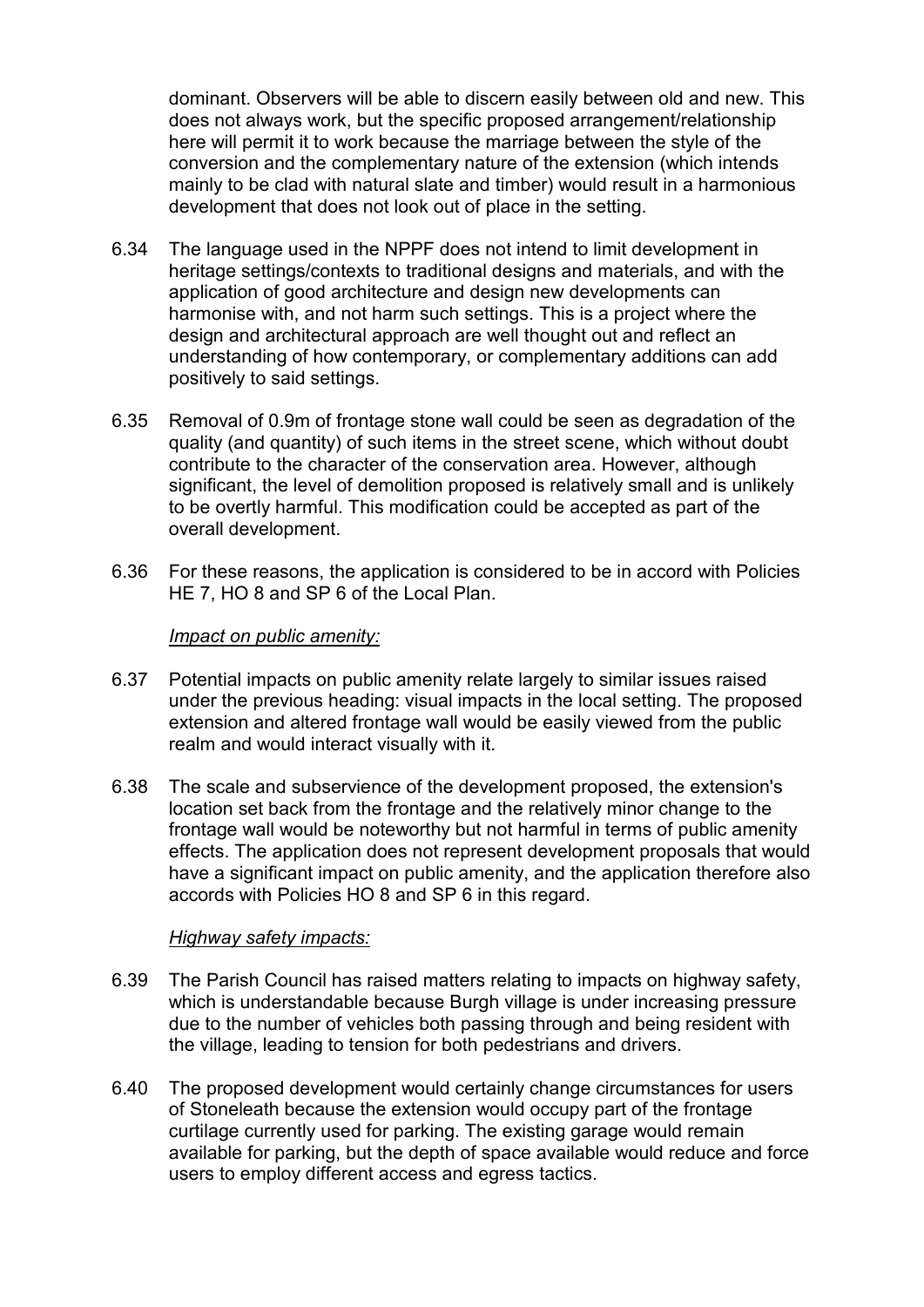- 6.41 The potential useability of the revised frontage for turning and manoeuvring layout was tested during the case officer's site visit with a modest private car (length 4.5m approximately). The position of the extension was estimated via (i) a nose-in approach (site entered in forward gear), (ii) a reverse turn towards the house wall near its south-west corner and (iii) a subsequent exit via the front opening. The latter of these was attempted rather than achieved. The case officer noted that if the gap was slightly increased, this would have been possible, which suggests that it would be a necessary augmentation to make the proposed layout work. This 0.9m increase in the access width has been intentionally included in the proposed layout to resolve this potential issue, which was identified at pre-application stage as a matter for consideration.
- 6.42 It may be noted that Cumbria County Council, as highway safety specialist consultee, has indicated no objection to the application on highway safety grounds. Officers agree with this position and this would indicate, in the light of the above information, that the application is in accord with Policy IP 2 of the Local Plan.

#### *Drainage matters:*

- 6.43 The management of surface and foul water drainage is known to be an important matter within Burgh village, because although it is in Flood Zone 1 (the lowest level of risk) it is sensitive to inundation during heavy rainfall and the existing mains sewerage provisions are understood to be under pressure. The application drawing indicates that gutters and downpipes would be installed on the extension to supplement existing items, but it is not stated in any submitted documents how either foul or clean water would be dealt with.
- 6.44 Cumbria County Council, as Lead Local Flood Authority, has indicated that it is satisfied with the application in a drainage context. Officers agree with this position, but in the absence of any information describing how drainage would be achieved, it would be appropriate and necessary to impose a condition relating to drainage in the event of planning permission being granted. This would enable the application to accord with Policy CC 5 and Policy IP 6.

### **Conclusion**

- 6.45 The application represents a mildly contemporary, or complementary approach to design rather than following traditional precedents as per the main thrust of the Burgh SPD. Materials, in particular, are an area of concern for the Parish Council because the strong preference would be for it to be externally clad with render or stone.
- 6.46 Changes to the access are also of interest to the Parish Council, especially because highway safety in Burgh is a significant ongoing concern.
- 6.47 The principle of development is not in question as far as the Parish Council is concerned, but it objects to the application as per current plans largely because of what it believes would be an inappropriate visual impact in the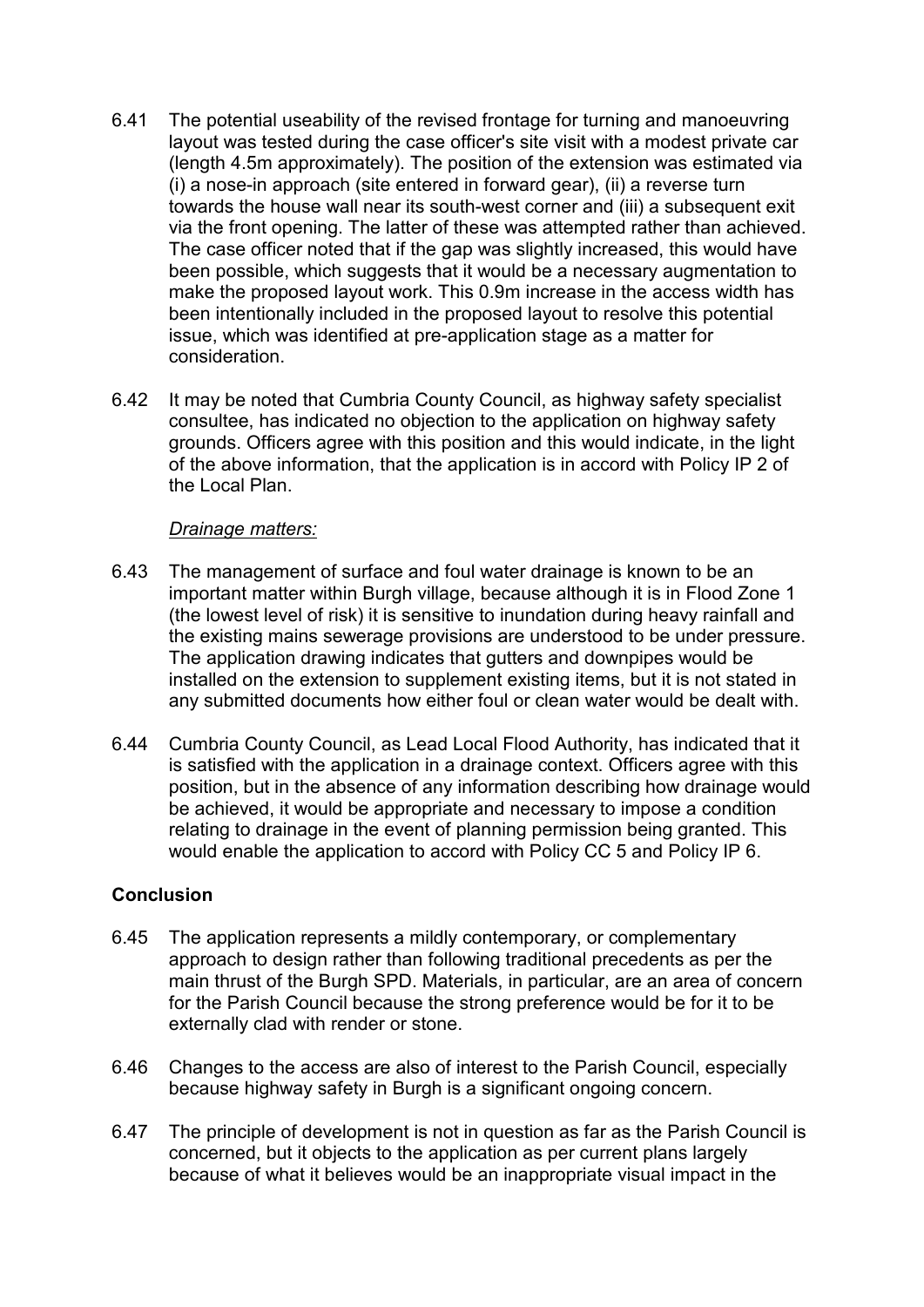local village/heritage setting. Concerns relating to highway safety are included in the consultation response.

- 6.48 Officers do not agree with the position of the Parish Council, because although Burgh is a village of high quality with regard to its character and heritage designations, the development has been designed to harmonise using complementary materials that pick up on those found in agricultural buildings throughout the district, rather than follow a pastiche by using stone or render. The approach adopted would allow old and new elements to be clearly distinct from one another, but also to relate well visually to one another. Stoneleath is substantial and robust enough in terms of its character to withstand the reasonable effects that would arise. The approach is endorsed by the CCCCO and would result in an acceptable form of related development which does not detract from the character of either Stoneleath or the wider locale of the village and its conservation area.
- 6.49 The application was submitted further to non-prejudicial pre-application officer advice and accurately reflects not only dialogue at that time, but also recommendations during the current consideration period that materials be changed to fit better in the setting. Heavy clay tiles intended originally to match the main roof have been changed to natural slate; cement-based cladding has been replaced with timber. Earlier comments by the Parish Council were influential and helpful in this context.
- 6.50 The changed frontage access would enable the extension to be introduced and highway safety to be maintained, albeit with slight, but acceptable degradation to the conservation area at this point.
- 6.51 Other than the outstanding objection by the Parish Council, no other adverse representations have been received, either from other consultees or third parties. Conditions relating to materials, drainage and removal of permitted development rights for new openings have been proposed to ensure the application is acceptable in all respects, and accords not only with the Local Plan policies referenced above, but also the NPPF and the 1990 Act.
- 6.52 Notwithstanding the objection by the Parish Council, the application is therefore recommended for approval.

### **7. Planning History**

- 7.1 In 1998, under ref. 98/0635, planning permission was erected for the erection of a garage unit.
- 7.2 In 1996, under ref. 96/0194, planning permission was granted for the conversion of a barn to a dwelling.

# **8. Recommendation: Grant Permission**

1. The development shall be begun not later than the expiration of 3 years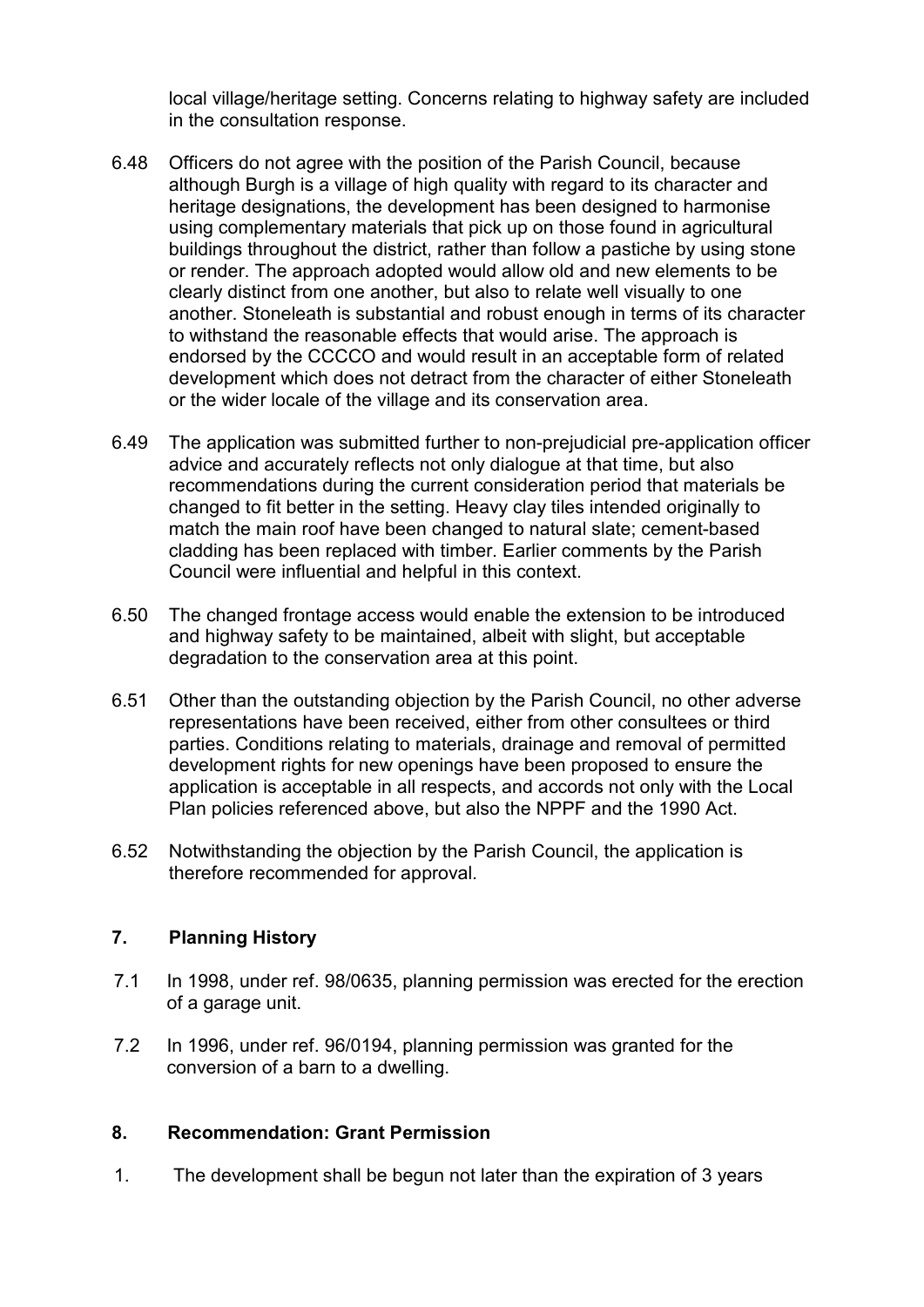beginning with the date of the grant of this permission.

- **Reason**: In accordance with the provisions of Section 91 of the Town and Country Planning Act 1990 (as amended by Section 51 of the Planning and Compulsory Purchase Act 2004).
- 2. The development shall be undertaken in strict accordance with the approved documents for this Planning Permission which comprise:

1. the submitted planning application form, other than where it refers to roof and external wall cladding materials;

- 2. drawing ref. 14810 DB3 B01 00 DR A 90.001 'Site Location Plan', received on 3 September 2021;
- 3. drawing ref. 14810 DB3 B01 00 DR A 90.002 'Existing Site Block Plan', received on 3 September 2021;
- 4. drawing ref. 14810 DB3 B01 00 DR A 90.003 'Proposed Site Block Plan', received on 3 September 2021;
- 5. drawing ref. 14810 DB3 XX GF DR A 20.002 (Revision F) 'Proposed Floor Plan and Elevations', received on 2 November 2021;
- 6. Design and Access Statement (Revision 02 DB3 Architecture), received on 2 November 2021;
- 7. the Notice of Decision;
- 8. any such variation as may subsequently be approved in writing by the Local Planning Authority.

**Reason**: To define the permission.

- 3. Notwithstanding the provisions of the Town and Country Planning (General Permitted Development) (England) Order 2015 (as amended) (or any Order revoking and/or re-enacting that Order) no windows, other than those shown on the approved plans shall at any time be placed in the west elevation of the extension hereby permitted without the grant of a separate planning permission from the local planning authority.
	- **Reason:** To safeguard the amenities of the adjoining premises from overlooking and loss of privacy, to accord with Policies SP 6 and HO 8 of the Carlisle District Local Plan 2015-2030.
- 4. Notwithstanding any description of materials in the application, prior to their use as part of the development hereby approved, full details of materials to be used externally on the extension shall be submitted to and approved in writing by the local planning authority. Such details shall include the type, colour and texture of the materials. The development shall then be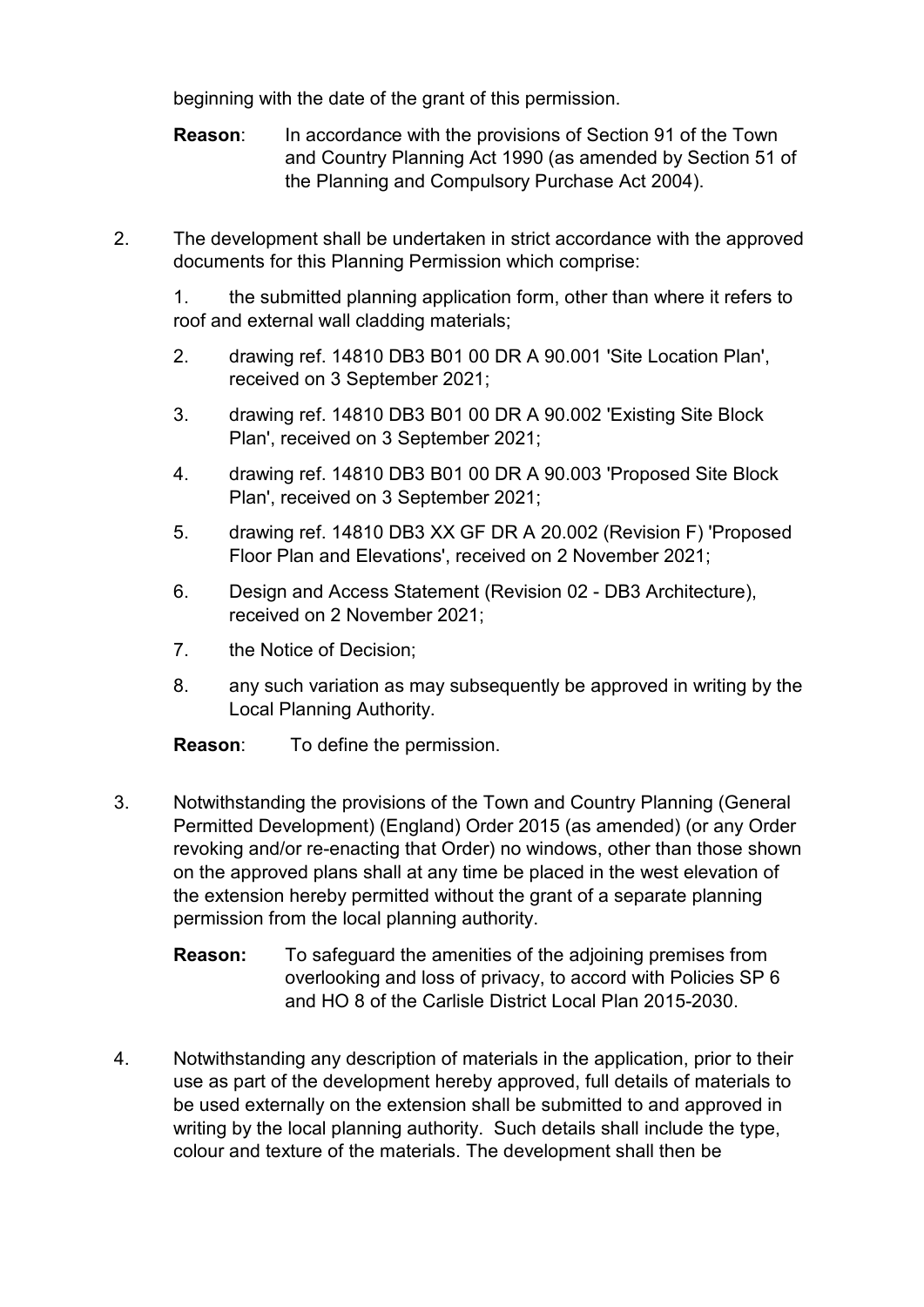undertaken in strict accordance with the approved details.

- **Reason:** Satisfactory details of the external materials have not yet been provided, therefore further information is necessary to ensure that materials to be used are acceptable visually and harmonise with existing development, in accordance with Policies HE 7, SP 6 and HO 8 of the Carlisle District Local Plan 2015-2030.
- 5. Prior to commencement of the development hereby approved, details of all proposed foul and surface water drainage works shall be submitted to, and approved in writing by the local planning authority. The drainage works agreed in response to this condition shall be fully implemented and be operational prior to occupation of the extension.
	- **Reason:** In the absence of any clear information relating to drainage in connection to the application, and to ensure acceptable means of surface and foul water dispersal/disposal, to accord with Policies IP 6 and CC 5 of the Carlisle District Local Plan 2015-2030.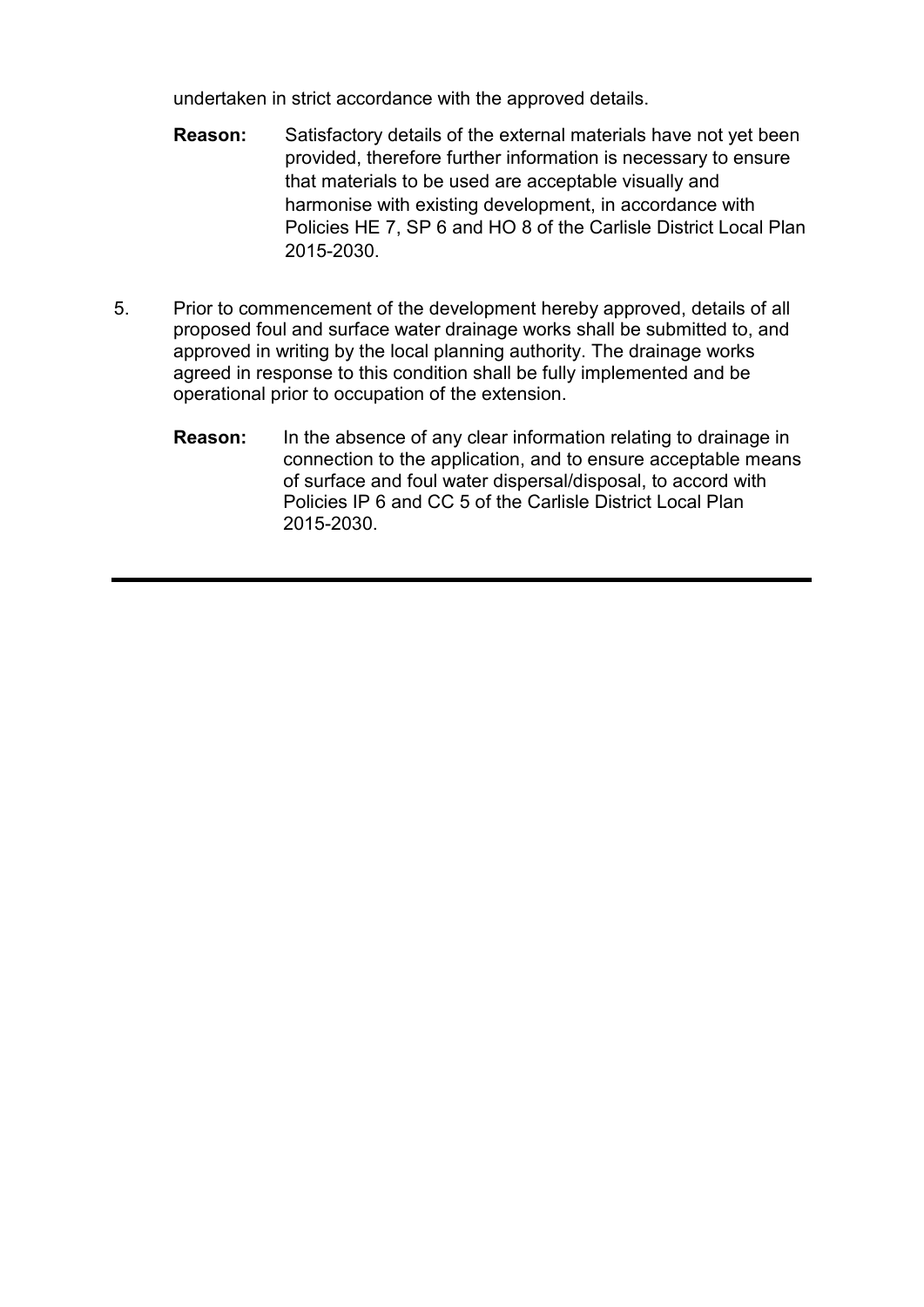

Adjoining land in ownership of applicant Application site boundary





 $\begin{array}{c|c}\n\hline\n\text{OR} & \text{OR} \\
\hline\n\text{PQ} & \text{BR}\n\end{array}$ 

 $\begin{array}{ll} \textbf{OSE13} \\ \textbf{IV} \oplus \textbf{STOS} \end{array}$ 

 $\begin{array}{c} \text{C651700} \text{ } 0.817 \\ \text{Z5.0027} \end{array}$ 

затио<br>14810 - DB3-B01-00 - DR- A -90.001<br>институтования повтрантии поттивия

o community, as, usants seconds<br>the construction of the second construction with a construction seconds<br>the construction of the second construction and construction of<br>any construction of the second construction of the co

DR CH

REV DATE DESCRIPTION

**T** SITE LOCATION PLAN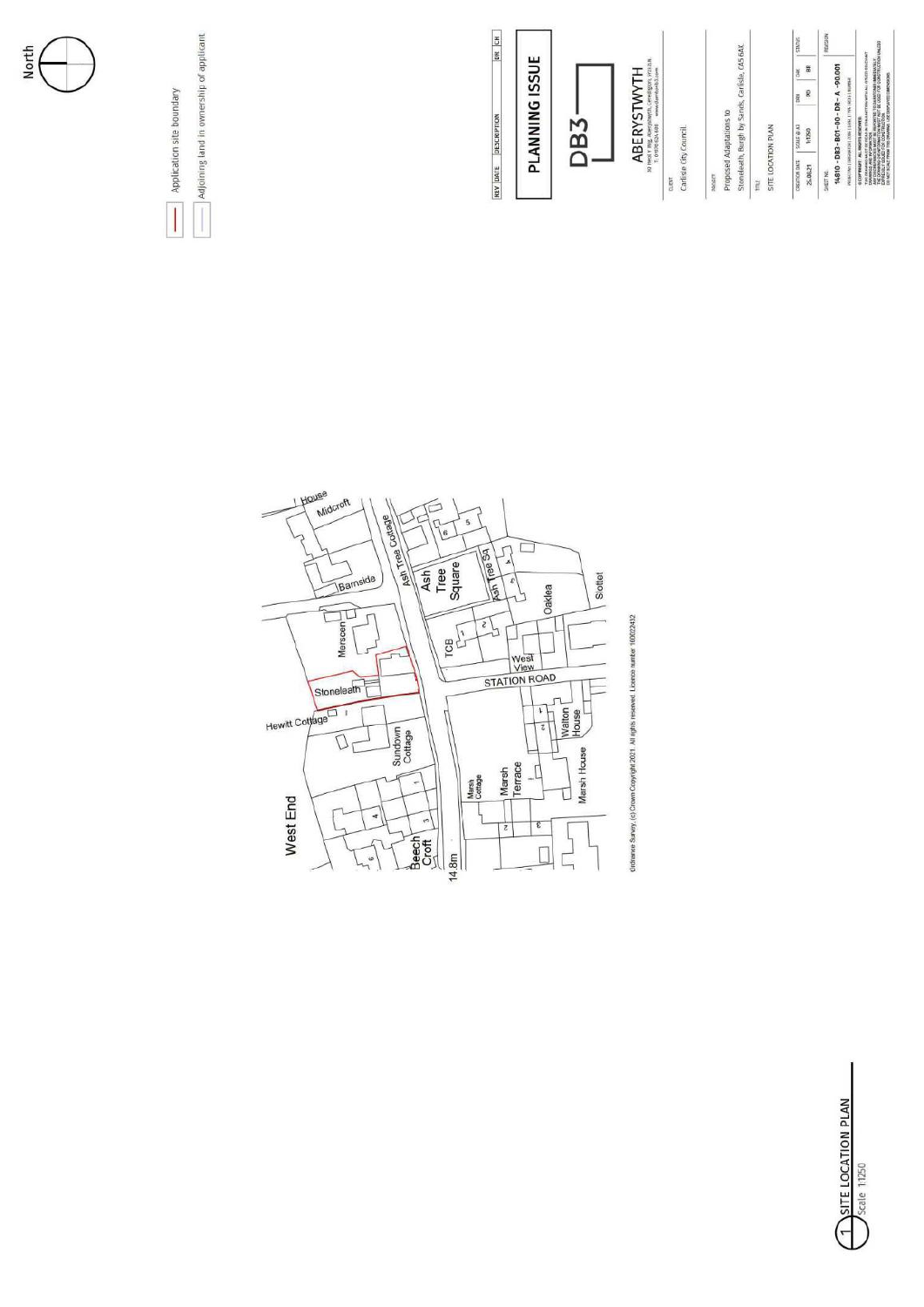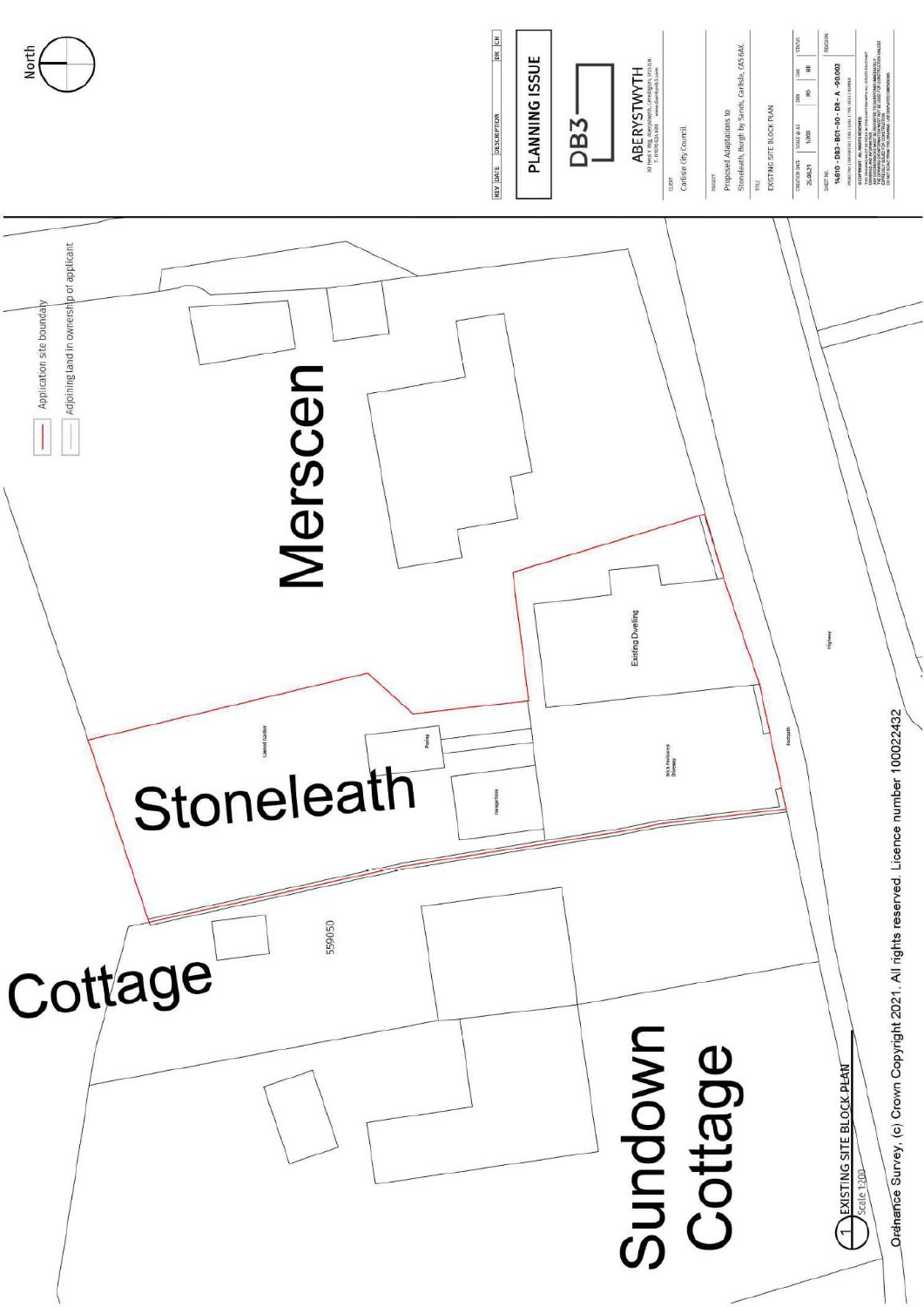